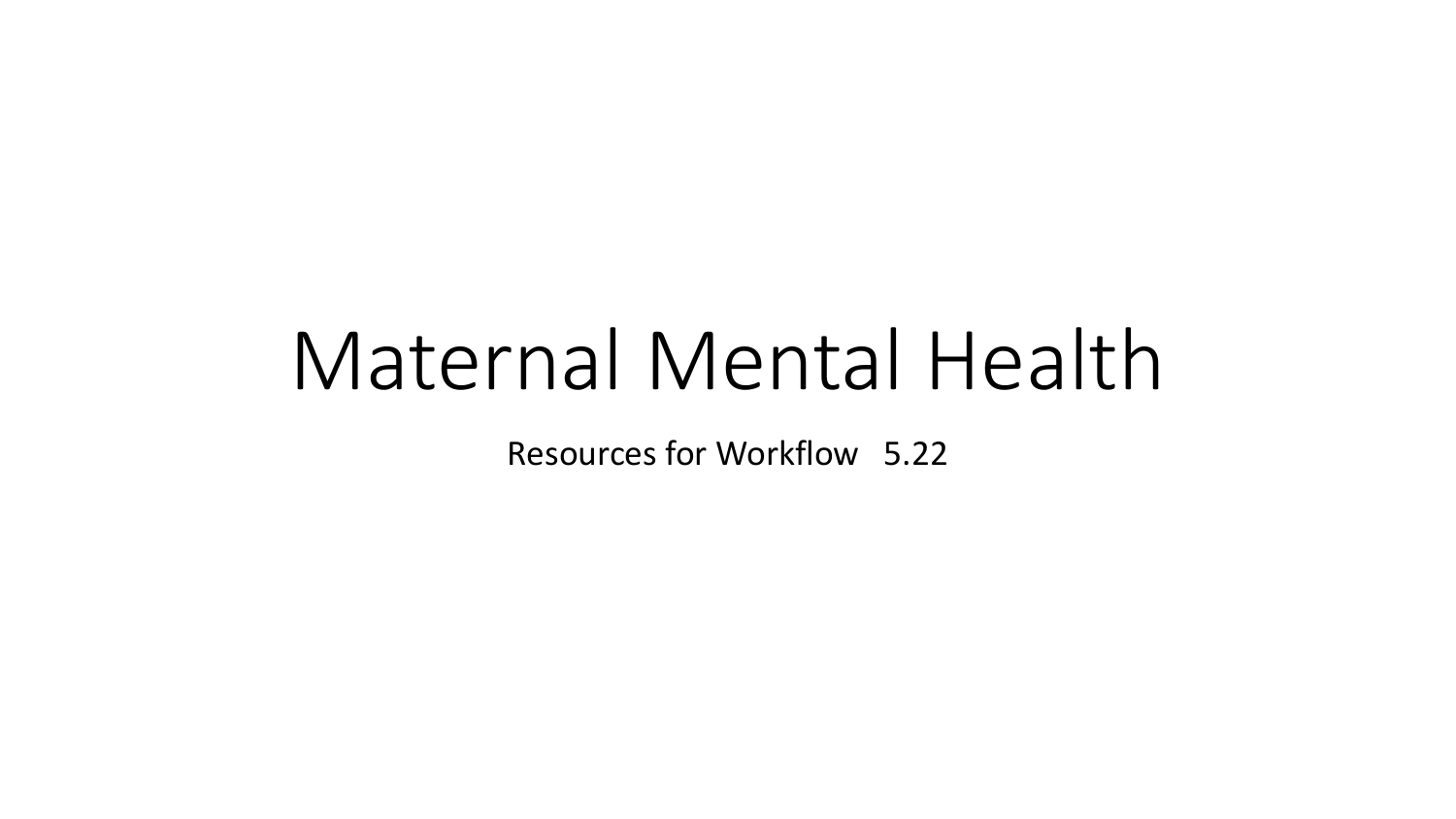Patient's perspective Every door can be a connection to access help.

No wrong

### Provider's perspective

Every provider is responsible to ensure that patients are screened and connected with treatment that they choose.

MY,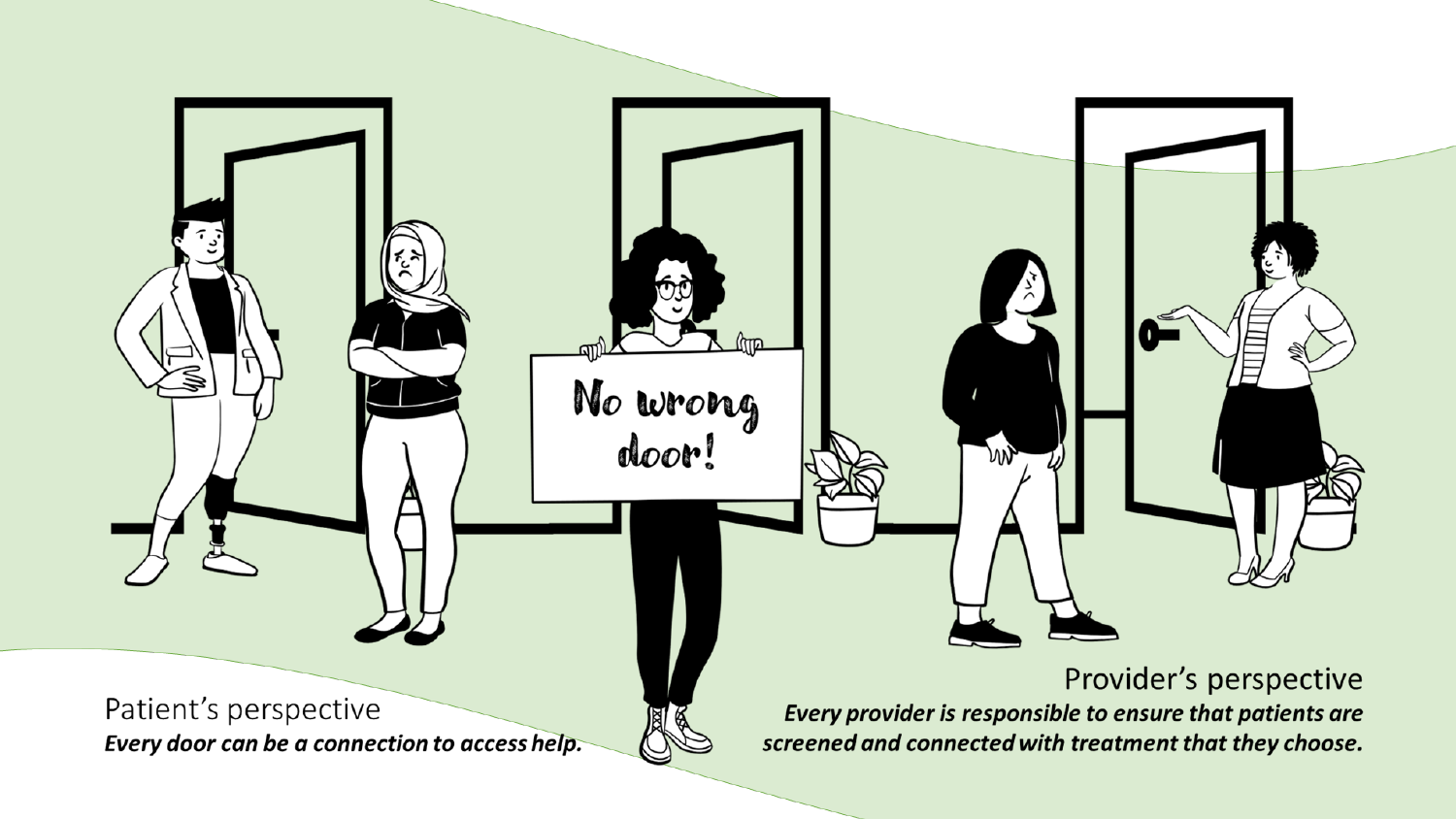#### **RN Administer EPDS on PP Day 1.** Give directions on EPDS completion Collect completed EPDS, and score.

**CRISIS**

**If patient is in active crisis, follow hospital protocol for managing psychiatric crisis, notify social work and on-call OB.**

#### **EPDS <10 and negative #10.**

Check for additional symptoms. Provide pt. education at discharge. Document score and interventions.

#### **EPDS 10-12 and negative #10.**

Check for additional symptoms and gather additional information. Provide pt. education at discharge. Offer pt. connection with hospital social worker. Document score and interventions.

#### **EPDS 13-30 and/or positive #10.**

Check for additional symptoms and gather additional information. Complete SI/HI risk assessment and follow hospital policy per score results. Begin Social Work Consult and document plan for follow-up.

#### **Additional Info**

Does the patient… Have a current mental health provider? An appointment set up with that provider? Have adequate family/partner support? Concerns about DV? Have basic needs met (housing, food)?

**Follow-Up** *For all patients scoring between 10-30: Follow up within 48 hours of discharge via phone.* Re-screen using the EPDS at this time and request an update of follow-through with any referrals made before discharge.

#### **No/Low Suicide Risk**

Provide pt. education Make warm handoff to social work Offer to facilitate referral for outpatient psych care Notify on-call OB

#### **Medium/High Suicide Risk**

Request assistance from behavioral health crisis team and request mental health exam. Notify attending OB.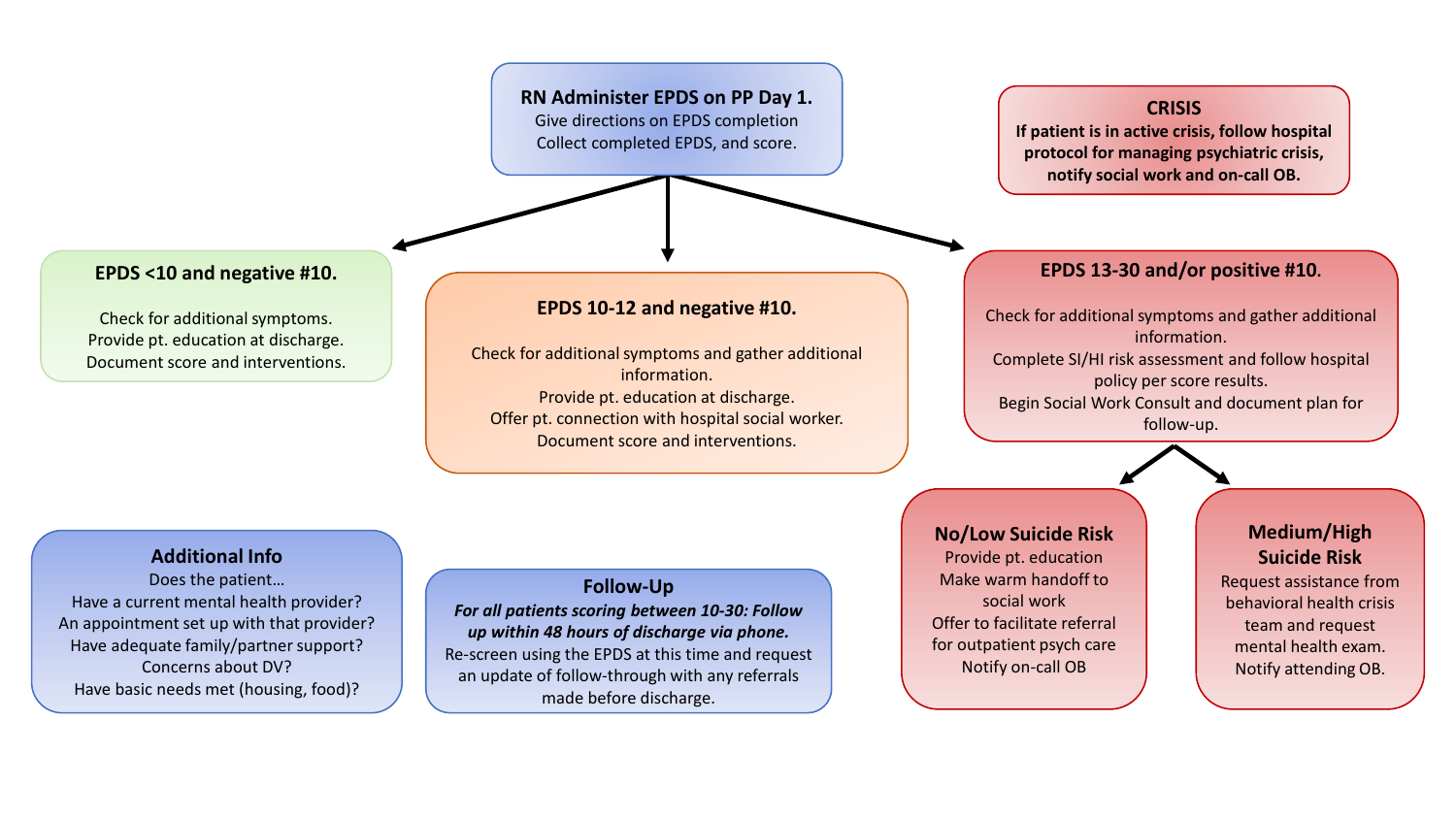## Birthing Facility Discharge Postpartum Discharge Referral Workflow Outpatient Care

Screening for:

- Medical conditions
- Mental health
- Substance use
- Breastfeeding
- Family planning
- Structural and social drivers of health

Provide standardized discharge summary





### **Postpartum Care Team**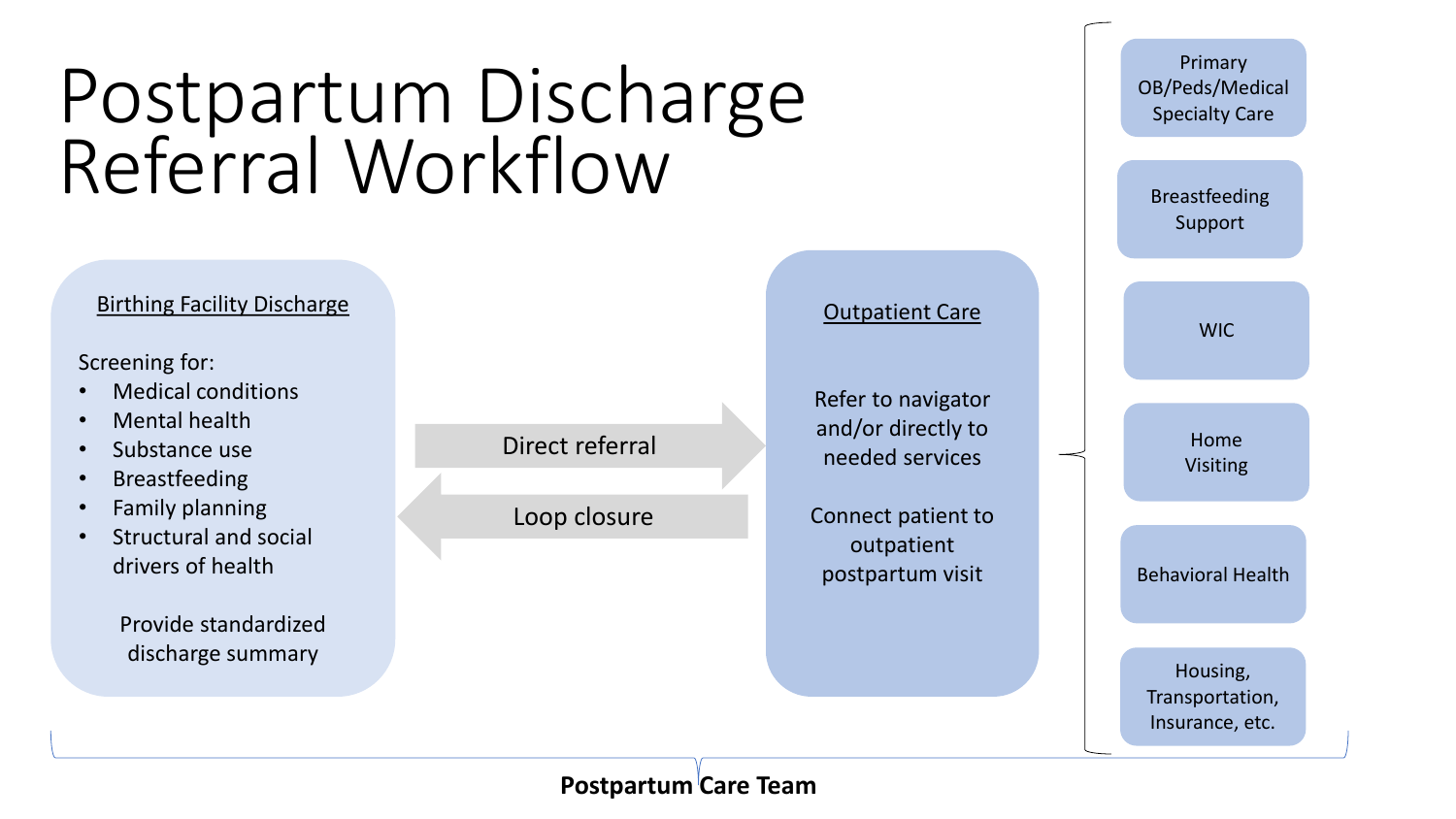## Postpartum Discharge Referral Algorithm